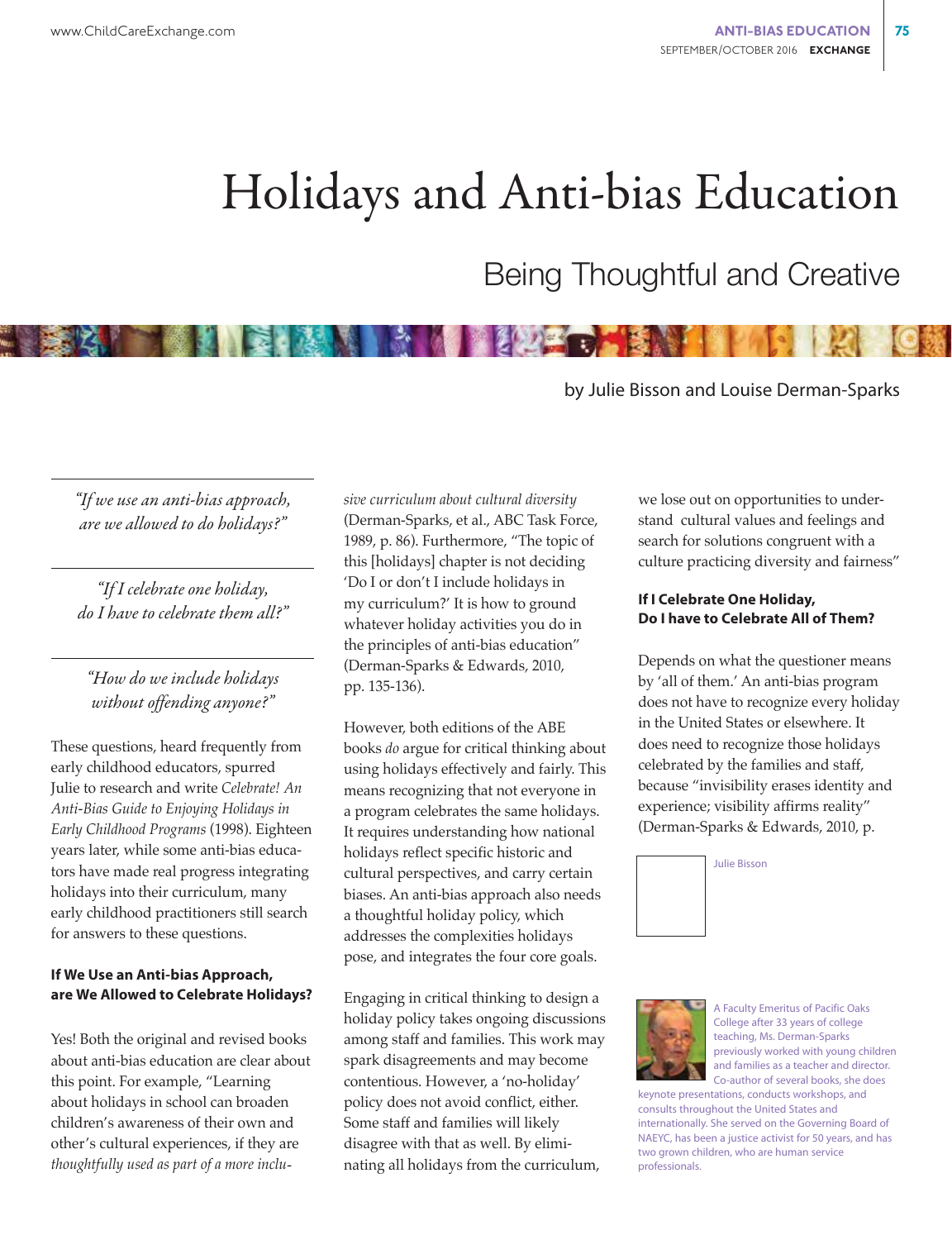32). However, this principle does not mean *every* holiday each family and staff member observes. It *does* mean including at least one holiday that is important to each family — as well as the diverse ways families and staff celebrates the same holiday. It also means making a distinction between asking children to participate in celebrating a holiday versus inviting them to learn about someone else's holiday.

#### **How Do We include Holidays without Offending Anyone?**

The *'anyone'* in this question usually encompasses the various adults who make up an early childhood program: teachers, families, other staff, and administrators. Realistically, it is not always possible to avoid offending every single person in your program. The goal is for staff and families to keep working together to create holiday activities that reflect the people in the program and that help foster the four core anti-bias education goals. Anti-bias solutions require everyone engaging in respectful dialogue, being open to fresh understandings that go beyond their individual perspectives, and flexibility to go beyond their own ways of doing holidays. When staff engage with each other and families in these ways, they are more likely to have ownership in the program's holiday policy and activities.

# Digging Deeper

Including holidays as part of an anti-bias program is very doable, but not simple. As children, we first learn about the meaning and traditions of holidays from our families. This socialization comes with multi-layered emotional experiences, which cause both positive and negative feelings. Additionally, holidays have connections to the ethnic or national identity, values, and history of our family's cultural community. A critical or even a differing perspective about a specific holiday may feel like it undercuts

a person's ethnic or national identity and values.

Let us consider Mother's Day and Father's Day. On the surface they seem easy to do. However, the traditional approach to these holidays only recognizes one type of family, when acknowledging and respecting the diversity of family forms and parental roles is a fundamental anti-bias issue. One-parent; heterosexual two-parent; same-sex parents; grandparents as parents; blended, adoptive, foster, and extended families together make up a varied landscape. So, how do you consider this reality if you choose to do Mother's Day and Father's Day in your program? Do you continue to do traditional "make one card or gift for one mother and one father," like the teacher who told a child with two mothers that it was too expensive for her to make two paper plate handprints? Or do you call on your creativity to generate new activities that support all the families in your program and promote the understanding and appreciation that many kinds of families love and take care of their children?

Let us also apply anti-bias thinking to the holiday honoring Martin Luther King, Jr. What lessons do we hope children will gain from it? Do you talk about his being a 'man of peace,' or talk about his active resistance to injustices, albeit at a child's developmental ability? Do you portray Rosa Parks as spontaneously sitting down in the front of the bus, or as a long-time activist, and part of a community activism organization, who sat down as a part of a community strategy?

Staff and families in anti-bias education programs have to take into account multiple and sometimes emotionfraught factors as they figure out how to teach about and celebrate holidays. Thanksgiving and Christmas holidays often spark the need to address emotions as well as issues. In any

program, some people will welcome opening up these anti-bias issues while others will be upset, and a few may feel it is an attack on who they are. Most will likely experience some cognitive and emotional disequilibrium. However, unless staff name and work through the issues and emotions connected to many holidays, doing them with an anti-bias perspective is not likely to happen.

### What to Do?

What does a successful approach to holidays look like, and how do we get there? With so much to consider, it can be difficult to know where to begin.

The first step is to reflect critically on your current approach to holidays. This includes uncovering your own beliefs and feelings about specific holidays, identifying the messages your activities convey, considering concerns raised by families or staff, and reflecting on potential challenges to change in yourself, your classroom, and program. Also, ask yourself if you are open to changing your perspective, if you are willing to listen more than you talk, and if you are open to new and different practices. If the answer to those questions is yes, then familiarize yourself with anti-bias thinking about holidays in the curriculum (see Bisson, 2016; Derman-Sparks & Edwards, 2010; Ramsey, 2015). Now you are ready to begin new practices.

If you are a program leader, the next step is to initiate and facilitate a collaborative process for creating a holiday policy. Engage all teachers and staff in an initial meeting about shaping a new approach to holidays. Either in this initial meeting or soon afterwards, also invite families to help shape a new approach to holidays. Explain your commitment to ensuring that holidays reflect all the children and families and embrace the four anti-bias education goals. Ask for everyone's essential input and collaboration in the process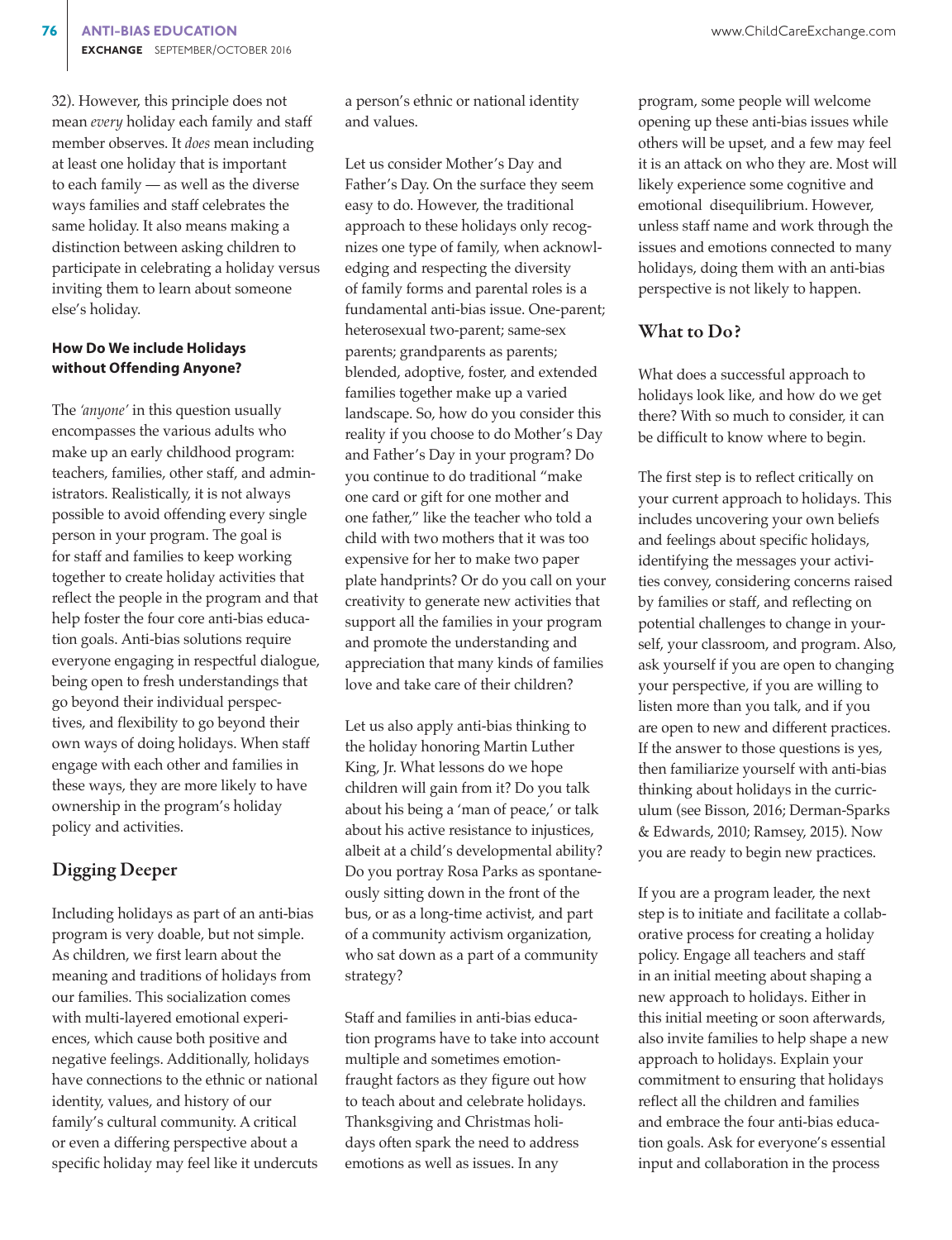practices.

of change. One way to open conversation is to brainstorm a list of holiday benefits and challenges, while carefully attending to everyone's perspective, stories, and indicators of worries, anger, or agreement with change. Early meetings should develop understanding of each other's perspectives and begin to build a shared vision for holiday

More conversations and planning sessions will necessarily follow. Your ultimate task is to create a holiday policy to guide your program's practices. This policy will include objectives for holiday activities, the process for deciding which holidays to include, guidelines for addressing the religious aspects of holidays, and meeting different family holiday requirements (see Bisson, 2016 for further discussion of issues and facilitation strategies).

## Anti-bias Goals and Holidays

As a teacher, start using the four antibias education goals as a framework for constructing holiday activities (see box for goal descriptions). It is best to do this work in the context of a program anti-bias holiday policy. If this is not possible in your program, you can still use the anti-bias framework in your own classroom. Look for numerous further strategies and activities in *Celebrate: An Anti-bias Guide to Including Holidays in Early Childhood Programs* (Bisson, 2016), and in *Anti-bias Education for Young Children and Ourselves* (Derman-Sparks & Edwards, 2010).

#### **Anti-bias Education Goal One** is

about self and social group identity*.* Every child deserves to see herself in the classroom and evidence that her teachers understand what is important to her family. Holidays are one strategy for doing this, provided teachers also integrate other aspects of children's lives in all their diversity into daily practice. Use a variety of methods to learn what

# Eastern Kentucky University  $1/3 - 4c$

Jonti-Craft  $1/3 - 4c$